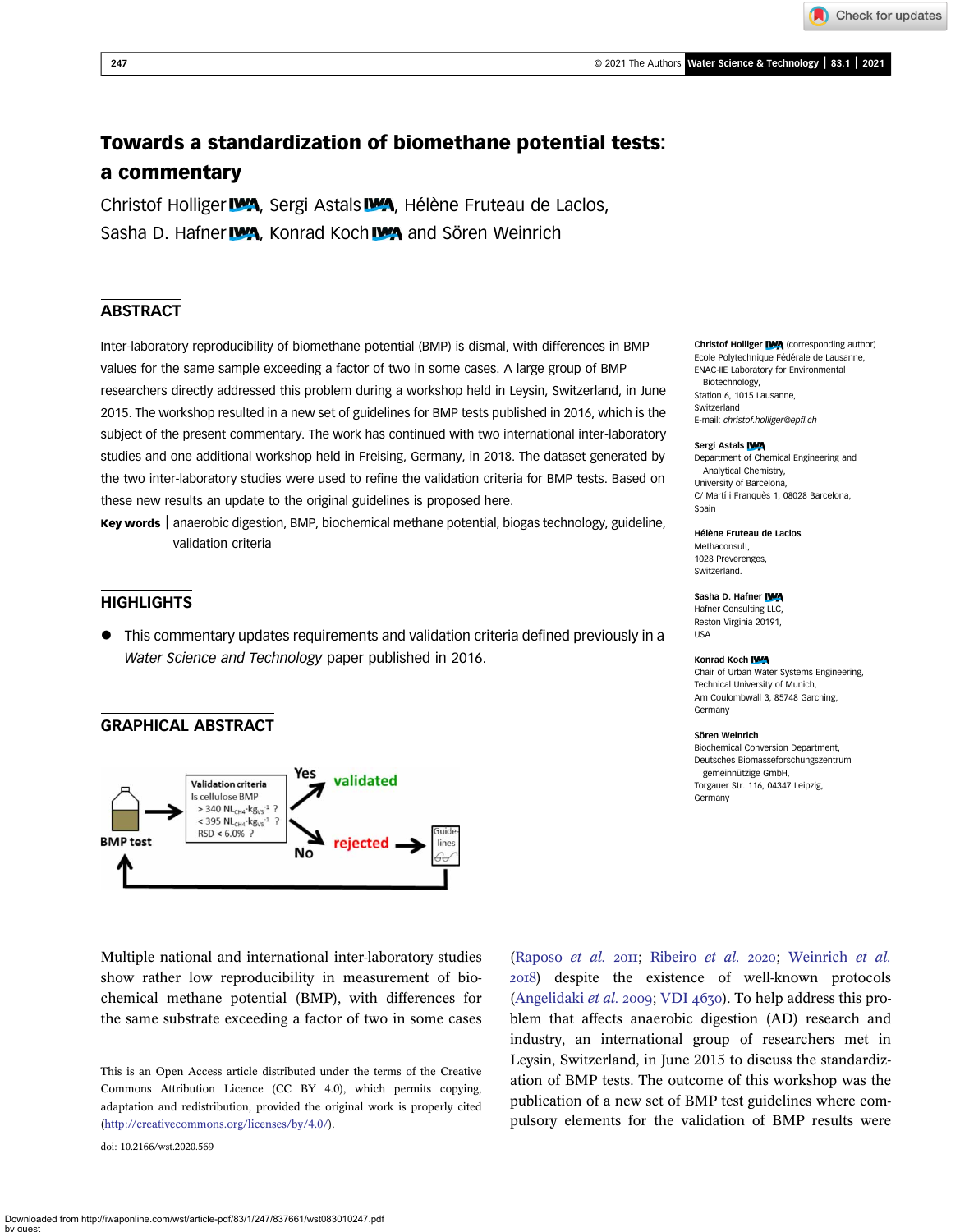<span id="page-1-0"></span>defined and recommendations on items that strongly influence the outcome of BMP tests, such as inoculum characteristics, substrate preparation, test setup, and data analysis, were presented ([Holliger](#page-2-0) et al. 2016). The present commentary summarizes progress that has been made since the publication of this paper. Briefly, results from an additional workshop and two inter-laboratory studies led to the development of new validation criteria designed to improve BMP results, as described in detail in [Hafner](#page-2-0) [et al.](#page-2-0) (2020b). Here we propose that these validation criteria replace those given in [Holliger](#page-2-0) *et al.* (2016), while the other requirements stand or are slightly modified. This combined set of requirements should be applied to all BMP tests from now on.

To assess the guidelines published in 2016 [\(Holliger](#page-2-0)  $et$  al. 2016), a first international inter-laboratory study (IIS) was conducted in 2016 and 2017 with 32 participating laboratories. Application of the 2016 validation criteria improved inter-laboratory reproducibility but only 16 of 62 BMP tests could be validated with these criteria. In order to continue the standardization and finally make BMP tests more reliable and reproducible, a second workshop was organized and a second IIS carried out. The workshop took place in April 2018 in Freising, Germany, and the second IIS concluded at the end of the same year. The two IIS generated a detailed dataset of BMP measurements made over a wide geographic range using several measurement methods (automated or manual volumetric, manual manometric, gravimetric, and direct GC). This dataset was used to quantify and identify sources of variability in BMP, and to test and refine validation criteria, and is publicly

**Table 1** Original and refined requirements and validation criteria for BMP measurements

Requirement/validation criterion Originala Refinedb Replicates At least in triplicate Same as original Replicate Same as original Assays besides test substrate Blanks and positive control (unspecified) Blanks and microcrystalline cellulose positive control Duration of BMP test Terminate BMP test when daily methane production during three consecutive days is  $\langle 1\%$  of the accumulated volume of methane Same as original but with clarification that methane production is net (inoculum contribution subtracted) Expression of BMP BMP is expressed as the volume of dry methane gas under standard conditions (273.15 K and 101.33 kPa) per mass of volatile solids (VS) added, with the unit  $NL<sub>CH4</sub>$  kgvs<sup>-1</sup> Same as original Calculation of BMP BMP is determined by subtracting the mean methane production of the blanks from the gross methane production of the substrate/positive control assays Same as original but calculations now described in detail in [Hafner](#page-2-0)  $et$  al. (2020a) Calculation of standard deviation of BMP For the calculation of the standard deviation of the BMP of the substrate and the positive control, the standard deviation (SD) of the blanks must be taken into account Same as original but with addition of SD of VS measurement and clarification of calculations ([Hafner](#page-2-0)  $et$  al. 2020a) Validation criterion 1 Only if the RSD of the blank or the positive control is <5%, BMP results can be validated. It is possible to eliminate a single outlier after applying a statistical test Only if the RSD of cellulose is  $<6\%$ , BMP results can be validated. Rejection based on too high RSD of blanks is not recommended and elimination of outliers is only allowed if triplicates are still available at the end Validation criterion 2 Only if the RSD of a homogeneous or heterogeneous substrate is  $<5\%$  and  $<10\%$ , respectively, BMP results can be validated. It is possible to eliminate a single outlier after applying a statistical test No validation criterion recommended for substrate BMP, but RSD has to be provided for each substrate tested Validation criterion 3 Only if the BMP of the positive control is between 85 and 100% of the theoretical BMP (e.g. for cellulose: between 352  $\rm NL_{CH4}$  kgvs $^{-1}$  and 414  $\rm NL_{CH4}$  kgvs $^{-1}$ ), BMP results can be validated Only if the BMP of microcrystalline cellulose is between 340  $\rm NL_{CH4}$  kgvs<sup>-1</sup> and 395  $\rm NL_{CH4}$  kgvs<sup>-1</sup>, BMP results can be validated

<sup>a</sup>Defined in [Holliger](#page-2-0) et al. (2016).

b<sub>Defined</sub> in Hafner et al. [\(2020b\)](#page-2-0).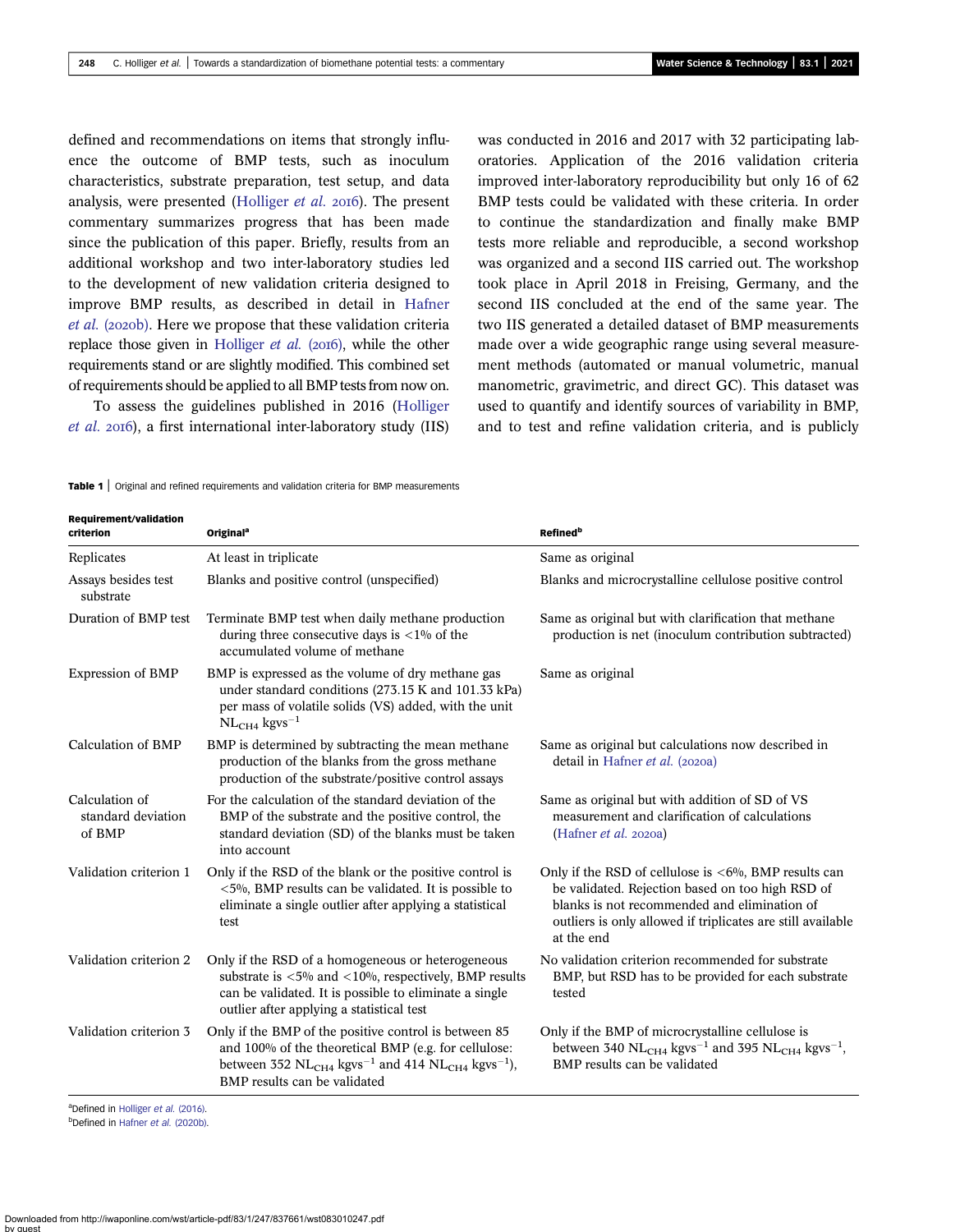<span id="page-2-0"></span>available as supplementary material of Hafner et al. (2020b). Application of the new criteria to this large dataset showed that they can substantially reduce variability in BMP measurements and validate a higher percentage of the BMP test results. Whereas the relative standard deviations among laboratories ( $RSD<sub>R</sub>$ , reproducibility) were below  $8\%$ and the relative ranges (RR) below 25% for all substrates and tests with the new validation criteria,  $RSD<sub>R</sub>$  and RR were as high as 14 and 55%, respectively, with the original validation criteria defined in the guidelines of 2016. In addition, on average 73% of the test results were rejected using the original criteria, compared to 55% with the refined criteria. We therefore recommend applying the new validation criteria listed in [Table 1](#page-1-0) in all BMP tests. Most of the other requirements were changed slightly or not at all [\(Table 1](#page-1-0)).

By analyzing the large dataset, systematic biases were identified that were associated with both laboratories and tests within laboratories (Hafner et al. 2020b). Interestingly, errors in data processing or data entry were important sources of variability and there was evidence of negative biases in manual manometric and manual volumetric measurement methods. However, much of the observed variation in BMP values was not clearly related to any of these factors, and is probably the result of particular method details that vary among laboratories. Encouragingly, results show that it is possible to measure very similar BMP values with different measurement methods. Hence, in order to meet the validation criteria [\(Table 1\)](#page-1-0), it is important that laboratories whose tests are rejected are willing to evaluate and make changes to their BMP methods.

To contribute to better standardization of BMP measurements, a new website was established to share detailed, up-to-date guidance on BMP measurement and data processing: [https://www.dbfz.de/en/BMP.](https://www.dbfz.de/en/BMP) Users of this 'Standard BMP Methods' website can find the latest requirements and validation criteria described in detail (Holliger  $et$  al. 2020), documentation of calculations (e.g. Hafner et al. 2020a), links to standardized software for data processing (Hafner  $et$   $al.$   $2018$ ), and other guidance. We invite anyone interested in BMP tests to make use of the resource and to actively contribute to this ongoing project.

### ACKNOWLEDGEMENTS

We are grateful to the continuous support by the Swiss Federal Office for Energy that financed the management part of both the inter-laboratory studies as well as participation in the AD15 and AD16 conferences. The financial support of the TUM Global Incentive Fund to host the second international workshop on standardization of BMP tests in Freising, Germany, is highly appreciated.

## DATA AVAILABILITY STATEMENT

All relevant data are included in the paper or its Supplementary Information.

## REFERENCES

- Angelidaki, I., Alves, M., Bolzonella, D., Borzacconi, L., Campos, J. L., Guwy, A. J., Kalyuzhnyi, S., Jemicek, P. & van Lier, J. B. 2009 [Defining the biomethane potential \(BMP\) of solid](http://dx.doi.org/10.2166/wst.2009.040) [organic wastes and energy crops: a proposed protocol for](http://dx.doi.org/10.2166/wst.2009.040) [batch assays](http://dx.doi.org/10.2166/wst.2009.040). Water Science and Technology 59 (5), 927–934.
- Hafner, S., Koch, K., Carrere, H., Astals, S., Weinrich, S. & Rennuit, C. 2018 Software for biogas research: tools for measuring and prediction of methane production. Software X 7, 205–210.
- Hafner, S. D., Astals, S., Holliger, C., Koch, K. & Weinrich, S. a Calculation of Biochemical Methane Potential (BMP). Standard BMP Methods document 200, version 1.6. Available online: <https://www.dbfz.de/en/BMP> (accessed on April 19, 2020).
- Hafner, S. D., Fruteau de Laclos, H., Koch, K. & Holliger, C. 2020b [Improving inter-laboratory reproducibility in measurement of](http://dx.doi.org/10.3390/w12061752) [biochemical methane potential \(BMP\).](http://dx.doi.org/10.3390/w12061752) Water 12, 1752.
- Holliger, C., Alves, M., Andrade, D., Angelidaki, I., Astals, S., Baier, U., Bougrier, C., Buffiere, P., Carballa, M., de Wilde, V., Ebertseder, F., Fernandez, B., Ficara, E., Fotidis, I., Frigon, J. C., Fruteau de Laclos, H., Ghasimi, D. S. M., Hack, G., Hartel, M., Heerenklage, J., Horvath, I. S., Jenicek, P., Koch, K., Krautwald, J., Lizasoain, J., Liu, j., Mosberger, L., Nistor, M., Oechsner, H., Oliveira, J. V., Paterson, M., Pauss, A., Pommier, S., Porqueddu, I., Raposo, F., Ribeiro, T., Rusch Pfund, F., Stromberg, S., Torrijos, M., van Eekert, M., van Lier, J., Wedwitschka, H. & Wierinck, I. 2016 [Towards a](http://dx.doi.org/10.2166/wst.2016.336) [standardization of biomethane potential tests.](http://dx.doi.org/10.2166/wst.2016.336) Water Science and Technology 74 (11), 2515–2522.
- Holliger, C., Fruteau de Laclos, H., Hafner, S. D., Koch, K., Weinrich, S., Astals, S., Alves, M., Andrade, D., Angelidaki, I., Appels, L., Astals, S., Azman, S., Bagnoud, A., Baier, U., Bajon Fernandez, Y., Bartacek, J., Battista, F., Bolzonella, D., Bougrier, C., Braguglia, C., Buffière, P., Carballa, M., Catenacci, A., Dandikas, V., de Wilde, F., Ekwe, S., Ficara, E., Fotidis, I., Frigon, J.-C., Gallipoli, A., Heerenklage, J., Jenicek, P., Krautwald, J., Lindeboom, R., Liu, J., Lizasoain, J., Marchetti, R., Monlau, F., Nistor, M., Oechsner, H., Oliveira, J. V., Pauss, A., Pommier, S., Raposo, F., Ribeiro, T., Schaum, C., Schuman, E., Schwede, S., Soldano, M., Taboada, A.,